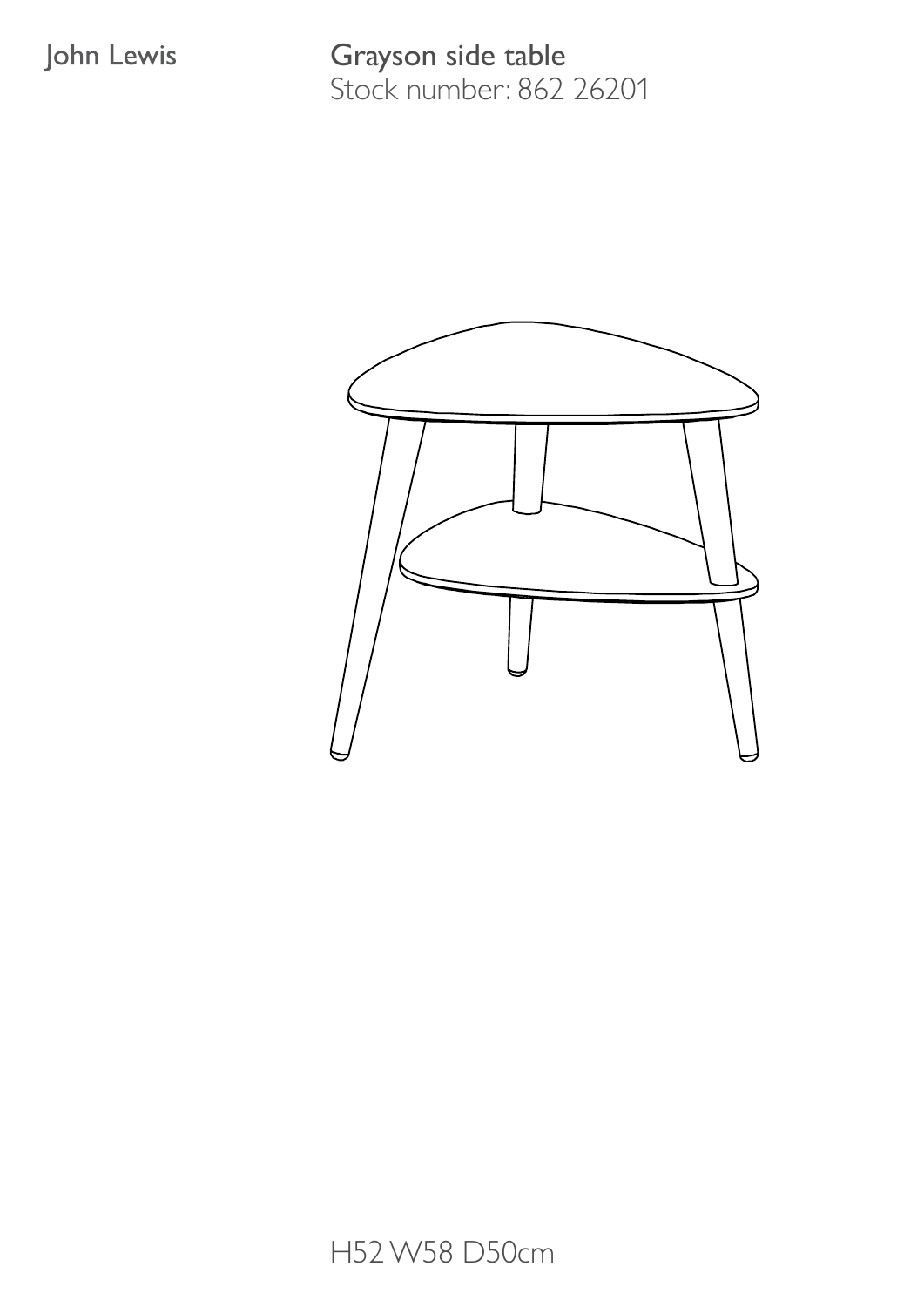Thank you for purchasing the Grayson side table. Please read the instructions and warnings carefully before use, to ensure safe and satisfactory operation of this product.

At John Lewis, we are committed to making great products possible.

From our in-house Design Team, to our Buyers, we work together to bring great design to life.

Our expert Product Technologists work collaboratively with our buyers and suppliers to ensure the legality, safety and quality of the product we sell.

We are are all committed to designing and developing products to the highest industry standards.

We hope you are happy with your product and welcome any feedback or comments you may have.

The John Lewis Team

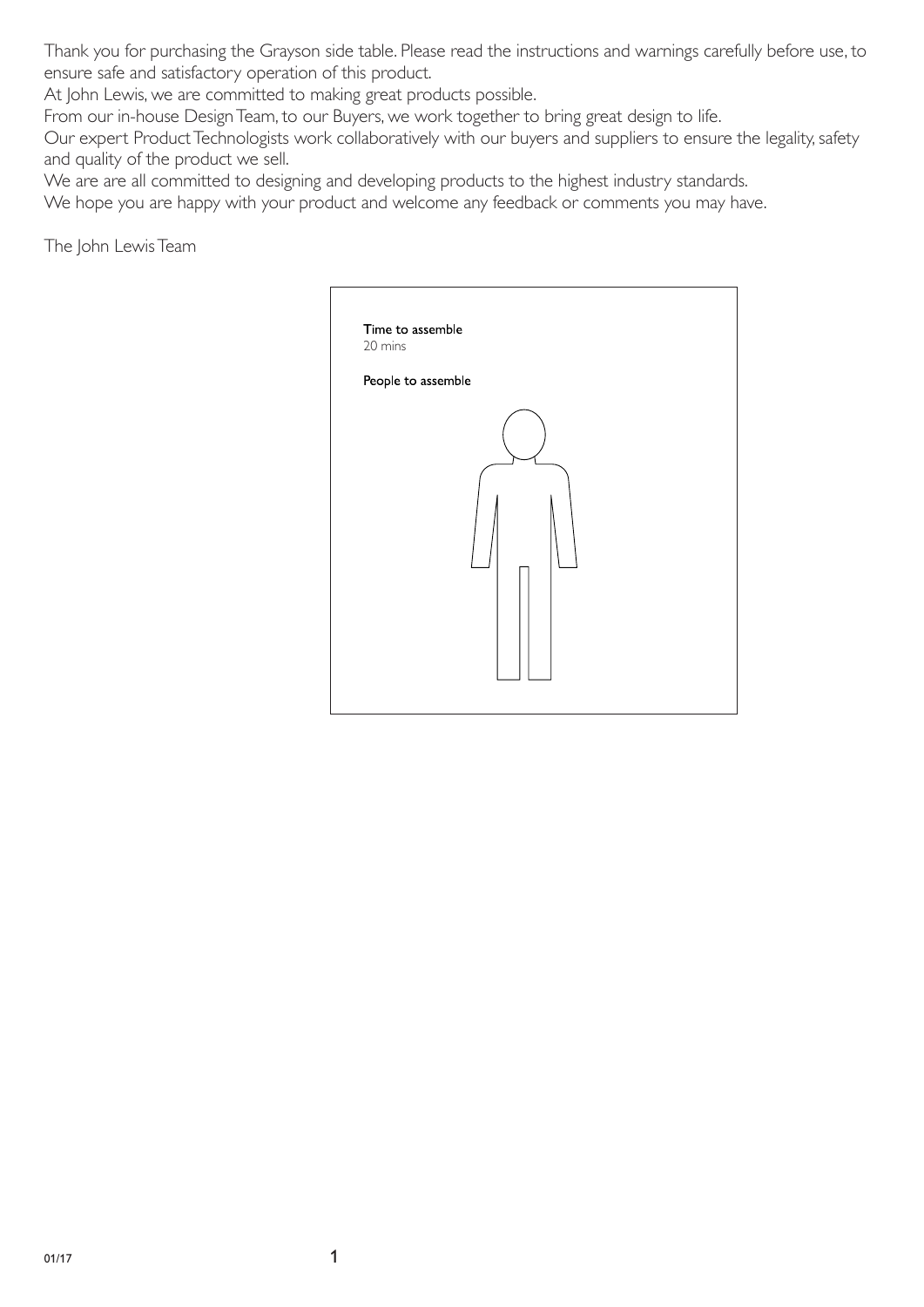## Important safety information

### Warnings

- A The product should only be used on firm, level ground.
- △ Keep small parts out of reach of children.
- $\triangle$  Ensure the product is fully assembled as illustrated before use.

### Do's

- Check the pack and make sure you have all the parts listed.
- Check all screws or bolts are tightened and inspect regularly
- Make sure the legs remain in contact with the ground at all times.

### Don'ts

- X Do not over tighten screws or bolts.
- X Do not stand on the product.
- X Do not use power tools to construct as overtightening and panel failure may occur.

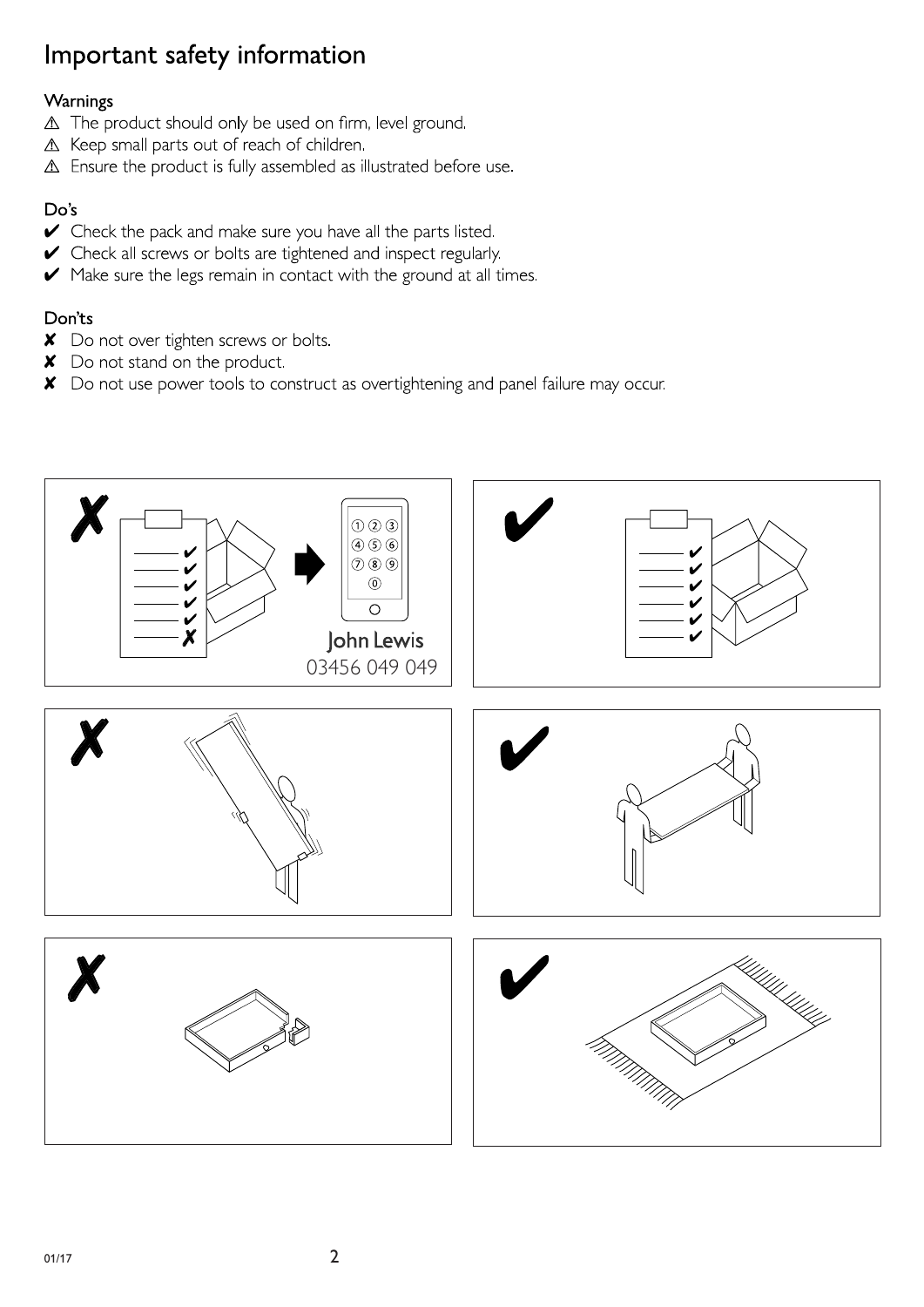# Your table



| Ref            | Description      | <b>Dimensions</b>               | Qty            |
|----------------|------------------|---------------------------------|----------------|
| $\blacksquare$ | Top              | $57cm \times 47cm \times 1.8cm$ | $\overline{ }$ |
| 2              | Shelf            | $50cm \times 47cm \times 1.8cm$ |                |
| €              | Front leg        | Dia. 5cm $\times$ 49.5cm        | $\overline{ }$ |
| ❹              | Shelf leg top    | Dia. 5cm $\times$ 25.6cm        | $\overline{2}$ |
| 6              | Shelf leg bottom | Dia. 3.7cm × 23.6cm             | $\mathcal{D}$  |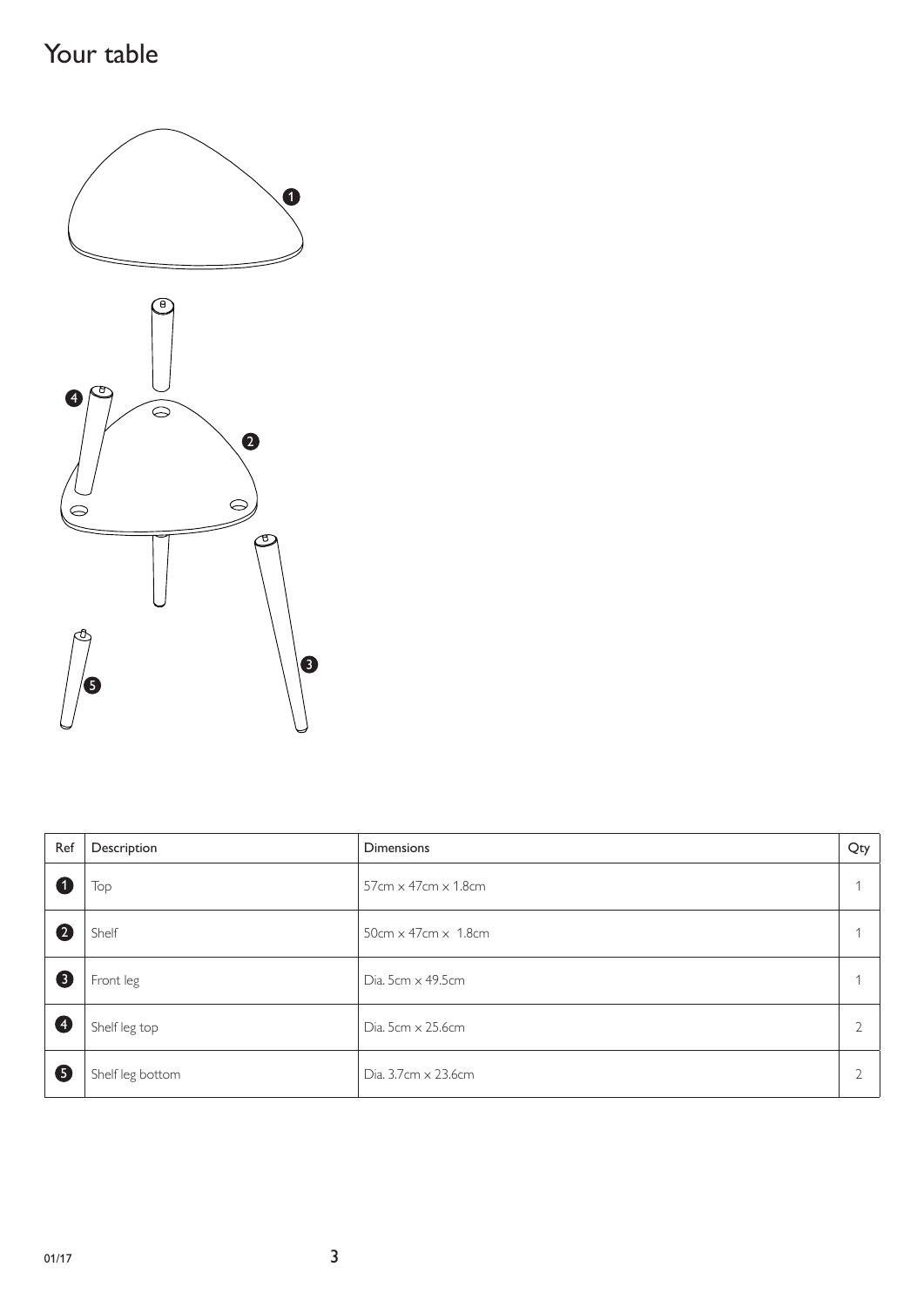

Step 2 Parts, fittings and tools

 $\bullet$ 

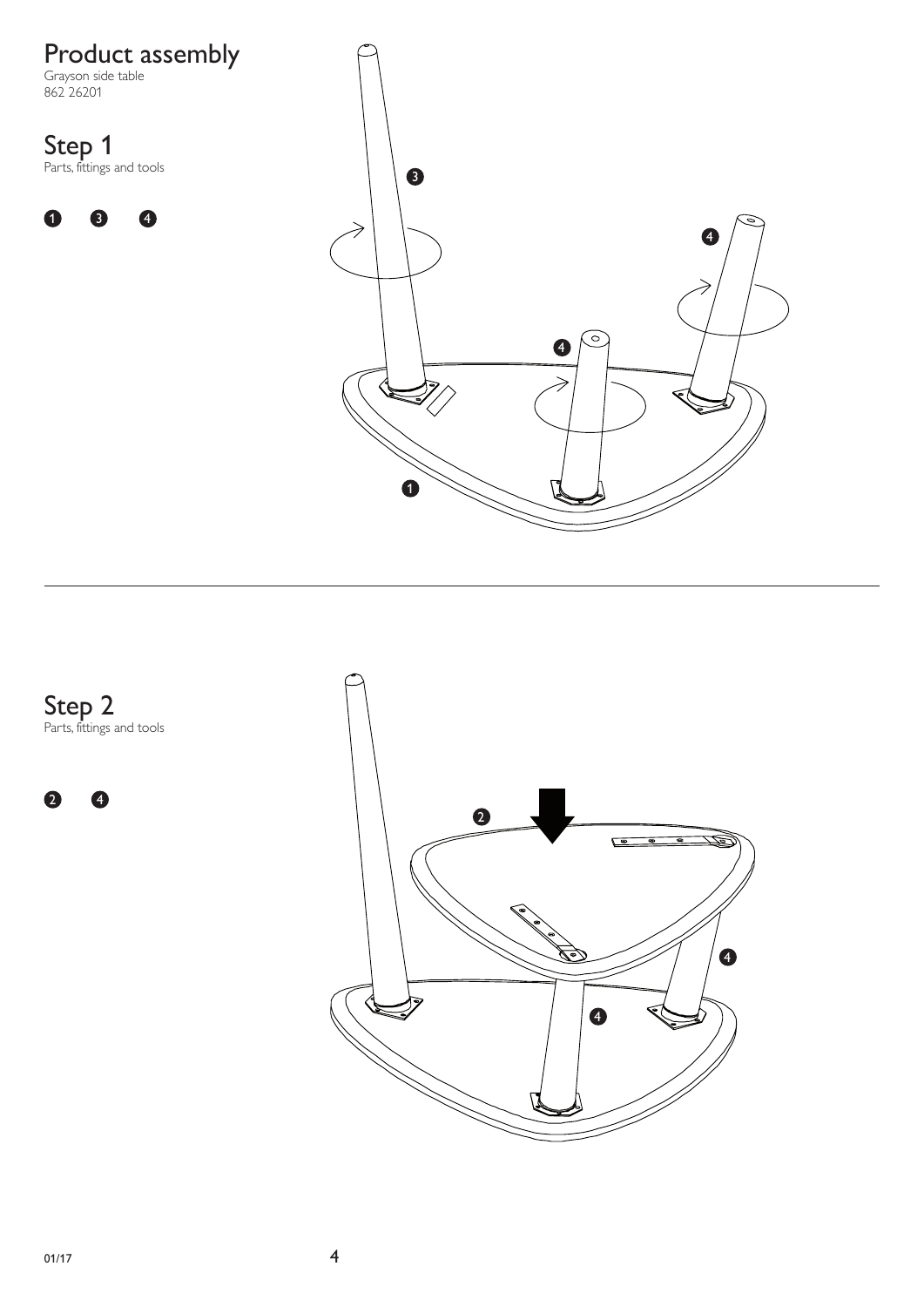Product assembly 5 Grayson side table 862 26201 Step 3 Parts, fittings and tools  $\bullet$  $\ddot{\mathbf{2}}$  $\sqrt{2}$ 2 5



# **PLEASE READ!**

This veneered table top has a natural open grain finish. Please read the care guide thoroughly. We recommend using mats and wiping up spilled liquids. Avoid placing plant pots or vases without waterproof mats to prolong the life of this product.

Step 4 Parts, fittings and tools